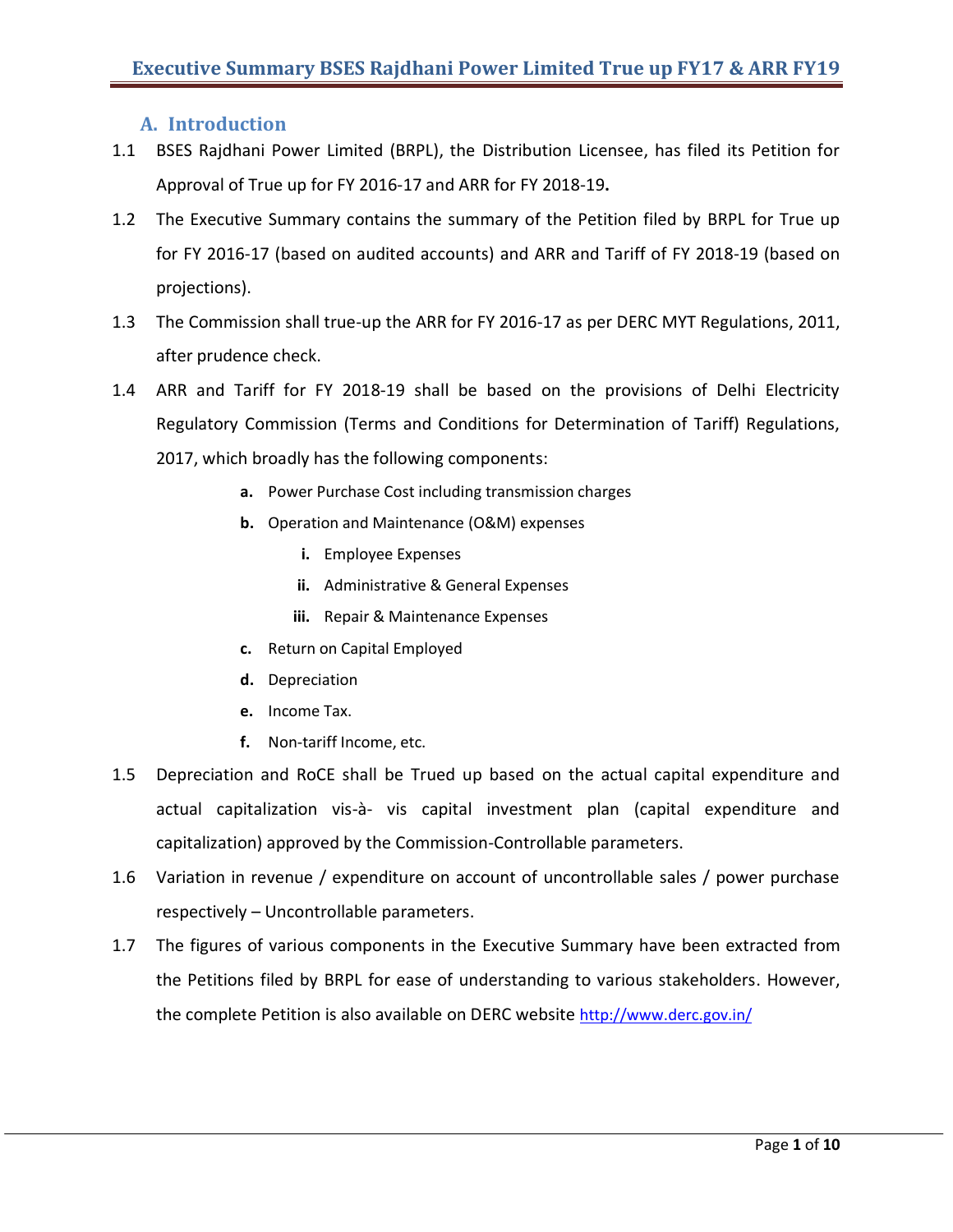# **B. TRUE UP OF FY 2016-17**

1.8 BRPL has submitted that its Energy Sales in FY 2016-17 was 11,189 MU based on actual as shown below:

| Sr. No. | <b>Consumer Category</b> | <b>Sales</b> |
|---------|--------------------------|--------------|
| 1       | Domestic                 | 6516         |
| 2       | Non-Domestic             | 3028         |
| 3       | Industrial               | 499          |
| 4       | <b>Public Lighting</b>   | 193          |
| 5       | Agriculture & Irrigation | 16           |
| 6       | <b>Railway Traction</b>  | 21           |
| 7       | <b>DMRC</b>              | 308          |
| 8       | <b>DIAL</b>              | 219          |
| 9       | <b>DJB</b>               | 222          |
| 10      | Others*                  | 166          |
| 11      | Total                    | 11,189       |

#### **Table 1: Sales for FY 2016-17 (MU)**

\* Advertisement, Temporary, Enforcement, Self Consumption

1.9 The AT&C loss along with Distribution Loss and Collection Efficiency for FY 2016-17 sought by BRPL is tabulated below:

| $1800C$ <b>E.</b> AT GC LOSS TOT T T EUITU-IT (70) |                              |               |  |
|----------------------------------------------------|------------------------------|---------------|--|
| Sr. No.                                            | <b>Particulars</b>           | <b>Actual</b> |  |
|                                                    | <b>Distribution Loss</b>     | 11.13%        |  |
|                                                    | <b>Collection Efficiency</b> | 100.50%       |  |
|                                                    | AT&C Loss level              | 10.69%        |  |

### **Table 2: AT&C Loss for FY 2016-17 (%)**

1.10 The source wise Power Purchase Quantum as submitted by BRPL is tabulated below:

| Sr. No.        | <b>Particulars</b>                              | Quantum |
|----------------|-------------------------------------------------|---------|
| 1              | NTPC including BTPS (Thermal)                   | 6554    |
| $\overline{2}$ | NHPC (Hydro)                                    | 1135    |
| 3              | <b>NPCIL (Nuclear)</b>                          | 281     |
| 4              | <b>State Generating Stations excluding BTPS</b> | 1617    |
| 5              | Other Hydro                                     | 551     |
| 6              | SECI (Solar)                                    | 45      |
| 7              | <b>UMPP Sasan</b>                               | 428     |
| 8              | <b>DVC</b>                                      | 1166    |
| 9              | <b>Short Term</b>                               | 1471    |
| 10             | <b>Total</b>                                    | 13250   |

#### **Table 3: Power Purchase Quantum for FY 2016-17 (MU)**

1.11 The following table shows the actual Power Purchase Cost as submitted by BRPL for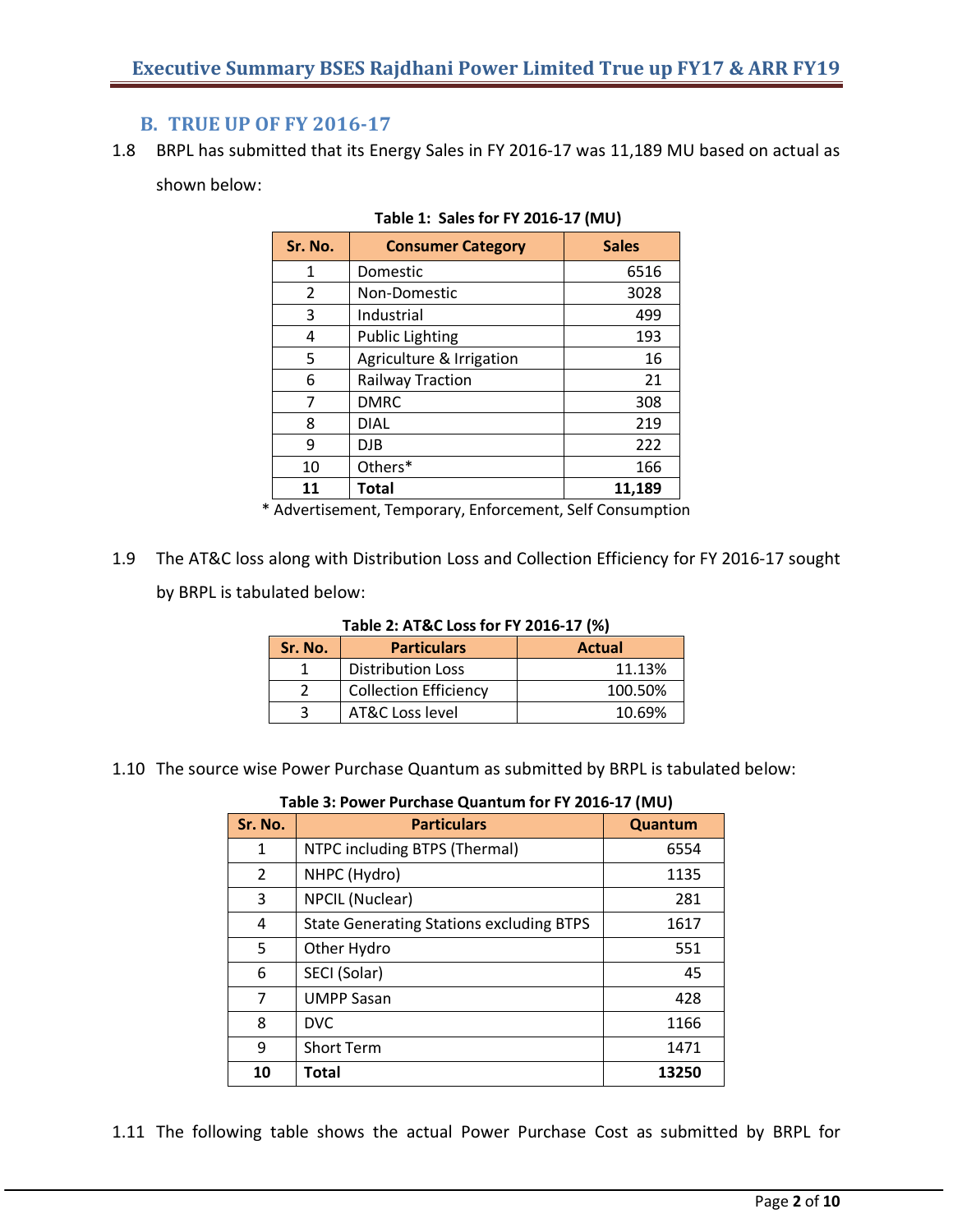FY 2016-17:

**Table 4: Power Purchase Cost for FY 2016-17 (Rs. Cr.)**

| Sr. No. | <b>Particulars</b>                | <b>Submission</b> |
|---------|-----------------------------------|-------------------|
| A       | <b>Power Purchase Cost</b>        |                   |
|         | Gross Power Purchase Cost         | 5915              |
| Ιi      | Power sold to other sources       | 156               |
| lii     | Less UI Charges                   | 9                 |
| ١v      | Net Power Purchase Cost           | 5751              |
| B       | <b>Transmission Charges</b>       |                   |
|         | Inter-state transmission charges  | 551               |
| Ιi      | Intra-state transmission charges  | 564               |
| lii     | <b>Other Transmission charges</b> | 49                |
| ١v      | <b>Total Transmission charges</b> | 1163              |
| C       | Rebate                            |                   |
|         | Power Purchase Rebate             | 1                 |
| Ιi      | Rebate on Transmission Charges    |                   |
| lii     | <b>Total rebate</b>               | 1                 |
| D       | <b>Net Power Purchase Cost</b>    | 6913              |

1.12 The O&M Expenses as considered by BRPL during FY 2016-17 is tabulated below:

| Sr. No. | <b>Particulars</b>            | <b>Actual as per</b><br><b>Petition</b> |
|---------|-------------------------------|-----------------------------------------|
|         | <b>Employee Expenses</b>      | 391                                     |
| 2       | A&G Expenses                  | 200                                     |
| ξ       | <b>R&amp;M Expenses</b>       | 161                                     |
|         | <b>Bank Charges</b>           | 11                                      |
|         | <b>Total O&amp;M Expenses</b> | 763                                     |

**Table 5: O&M Expenses for FY 2016-17 (Rs. Cr.)**

1.13 The Return on Capital Employed for FY 2016-17 is tabulated below:

| Table 6: Return on Capital Employed for FY 2016-17 (Rs. Cr.) |                                          |            |
|--------------------------------------------------------------|------------------------------------------|------------|
| Sr. No.                                                      | <b>Particulars</b>                       | FY 2016-17 |
|                                                              | Average Debt                             | 2005       |
| 2                                                            | <b>Average Equity</b>                    | 1700       |
| 3                                                            | Total                                    | 3705       |
| 4                                                            | Cost of Debt                             | 13.56%     |
| 5                                                            | Return on Equity                         | 16%        |
| 6                                                            | WACC (Weighted avg Cost of capital)      | 14.68%     |
| 7                                                            | RRB(i)                                   | 3708       |
| 8                                                            | <b>RoCE (Return on Capital Employed)</b> | 544        |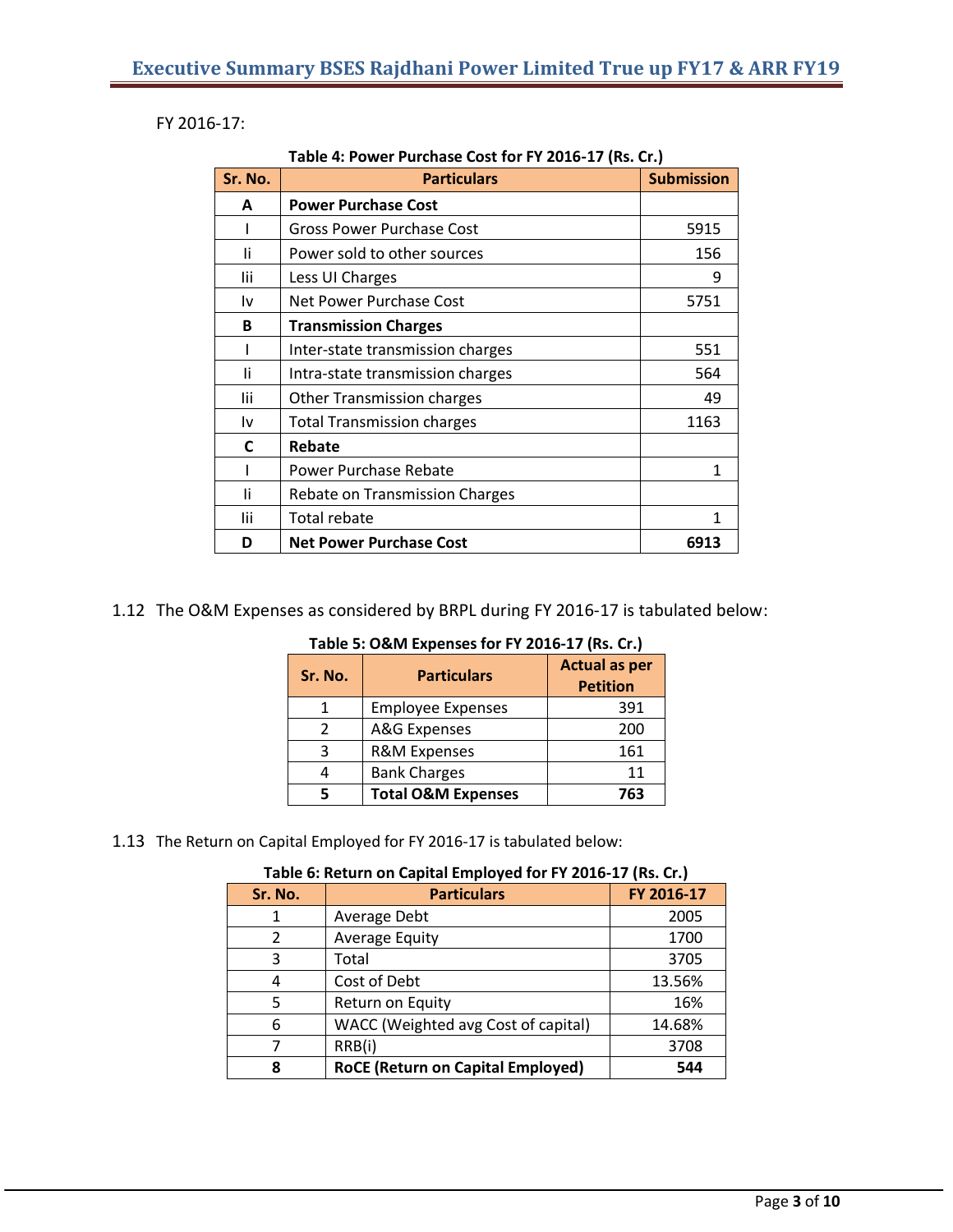| Table 7: Income Tax for FY 2016-17 (Rs. Cr.) |                       |            |  |
|----------------------------------------------|-----------------------|------------|--|
| Sr. No.                                      | <b>Particulars</b>    | FY 2016-17 |  |
| 1                                            | <b>Average Equity</b> | 1700       |  |
| 2                                            | Average Debt          | 2005       |  |
| 3                                            | Equity %              | 46%        |  |
| 4                                            | <b>RRB</b>            | 3708       |  |
| 5                                            | Equity                | 1701       |  |
| 6                                            | <b>ROE</b>            | 272        |  |
| 7                                            | Income-tax rate       | 21.34%     |  |
| 8                                            | Income-tax            | 74         |  |

## 1.14 The Income Tax claimed by BRPL in True-up of FY 2016-17 is tabulated below:

# 1.15 The Non-Tariff Income claimed by BRPL in True-up of FY 2016-17 is tabulated below:

| Table 8: Non-Tariff Income for FY 2016-17 (Rs. Cr.) |  |  |
|-----------------------------------------------------|--|--|
|-----------------------------------------------------|--|--|

| Sr. No.        | <b>Particulars</b>                                          | <b>Amount</b> |
|----------------|-------------------------------------------------------------|---------------|
| 1              | <b>Other Operating Revenue</b>                              | 110           |
| 2              | Other Income                                                | 97            |
| 3              | Total other income                                          | 207           |
| 4              | Add: Income on Consumer Security Deposit CSD)               | 57            |
| 5              | Add: Interest on Service Line Development (SLD)             | 11            |
| 6              | Total Income for computation of Non Tariff Income           | 274           |
| $\overline{7}$ | Less: Income from other business                            |               |
| A              | <b>Street Light</b>                                         | 24            |
| b              | Consulting                                                  | 0.41          |
| 8              | Net Income for computation of NTI                           | 249           |
| 9              | Less: Interest on CR                                        | 0.04          |
| 10             | Less: Late Payment Surcharge                                | 28            |
| 11             | Less: write-back of misc. provisions                        | 3             |
| 12             | Less: Short term gain                                       | 0.98          |
| 13             | Less: Transfer from Consumer contribution for capital works | 17            |
| 14             | Less: Bad debts recovered                                   | 3             |
| 15             | Less: Penalties from contractors                            | 0.25          |
| 17             | Less: Interest on inter-company loans                       | 52            |
| 18             | Less: Commission on Electricity Duty                        | 12            |
| 20             | <b>Net NTI</b>                                              | 133           |

1.16 The Annual Revenue Requirement (ARR) claimed during FY 2016-17 is tabulated below:

**Table 9: Annual Revenue Requirement for FY 2016-17 (Rs. Cr.)**

| Sr. No. | <b>Particulars</b>                                                  | <b>Submission</b> |
|---------|---------------------------------------------------------------------|-------------------|
| A       | Purchase of power including Transmission and<br><b>SLDC Charges</b> | 6913              |
| B       | <b>O&amp;M Expenses</b>                                             | 763               |
|         | Other Expenses/ Statutory levies                                    |                   |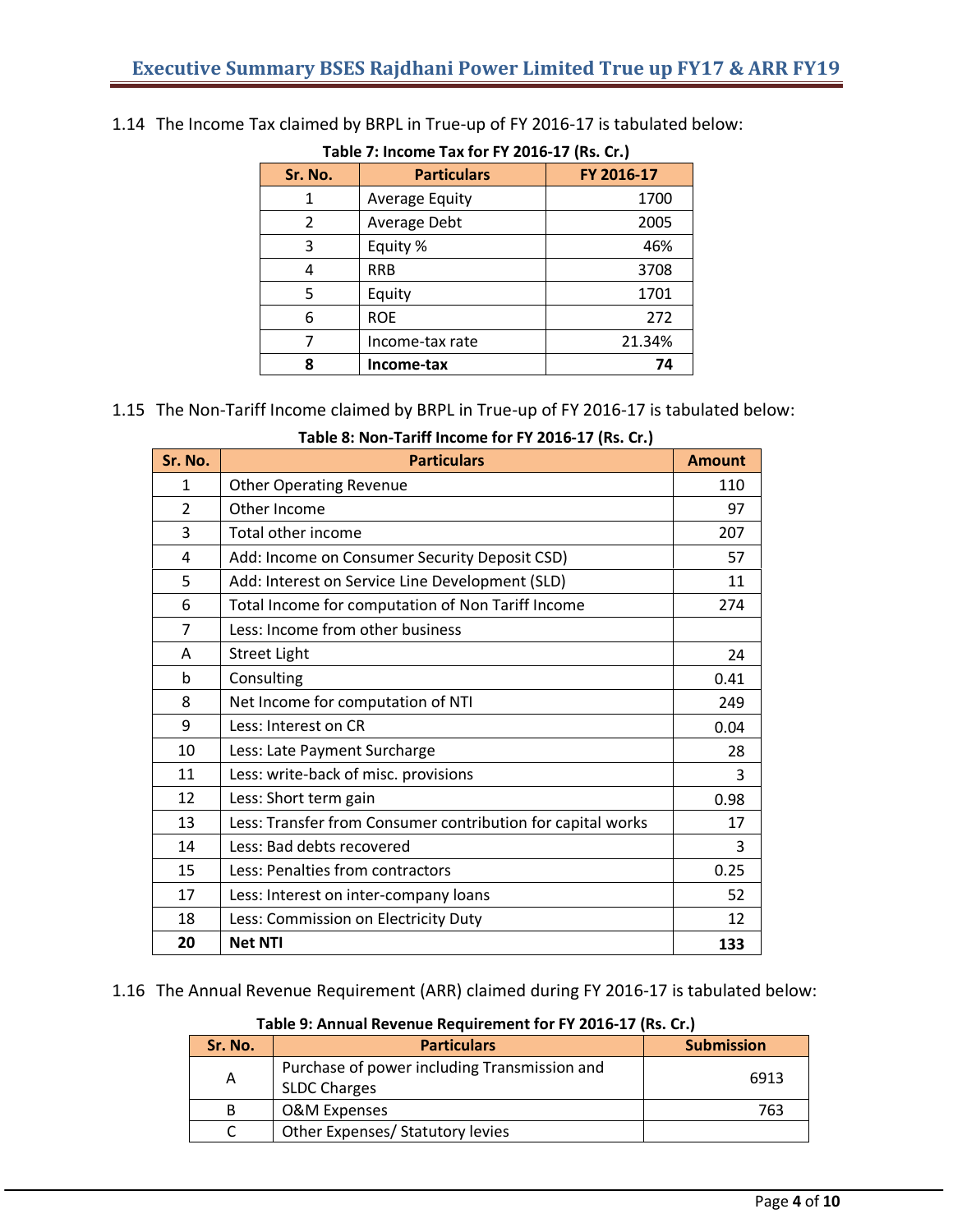| Sr. No. | <b>Particulars</b>                                | <b>Submission</b>       |
|---------|---------------------------------------------------|-------------------------|
| D       | Depreciation                                      | 195                     |
| F       | Return on Capital Employed (RoCE)                 | 544                     |
| F       | Income Tax                                        | 74                      |
| G       | Sub-total (A+B+C+D+E+F)                           | 8489                    |
| н       | Less: Non-Tariff Income                           | 133                     |
|         | Less: Income from other business                  |                         |
|         | Less: Interest on Consumer Security Deposit (CSD) |                         |
| К       | <b>Aggregate Revenue Requirement</b>              | 8356                    |
|         |                                                   | Impact pertaining to    |
|         | Add: Impact of DERC/ APTEL/ High/ Supreme         | previous years          |
|         | Court Judgments                                   | directly carried in the |
|         |                                                   | balance of RA           |
|         | <b>Net Aggregate Revenue Requirement</b>          | 8356                    |

1.17 The Revenue Surplus/(Gap) for FY 2016-17 is tabulated below :

| Sr. No. | <b>Particulars</b>            | <b>Submission</b> |
|---------|-------------------------------|-------------------|
| А       | ARR for FY 2016-17            | 8356              |
| B       | Revenue available towards ARR | 7680              |
| C       | Income from Open Access       | 28                |
| D       | <b>Revenue (Gap)/ Surplus</b> | (648)             |

### **Table 10: Revenue (Gap) for FY 2016-17 (Rs. Cr.)**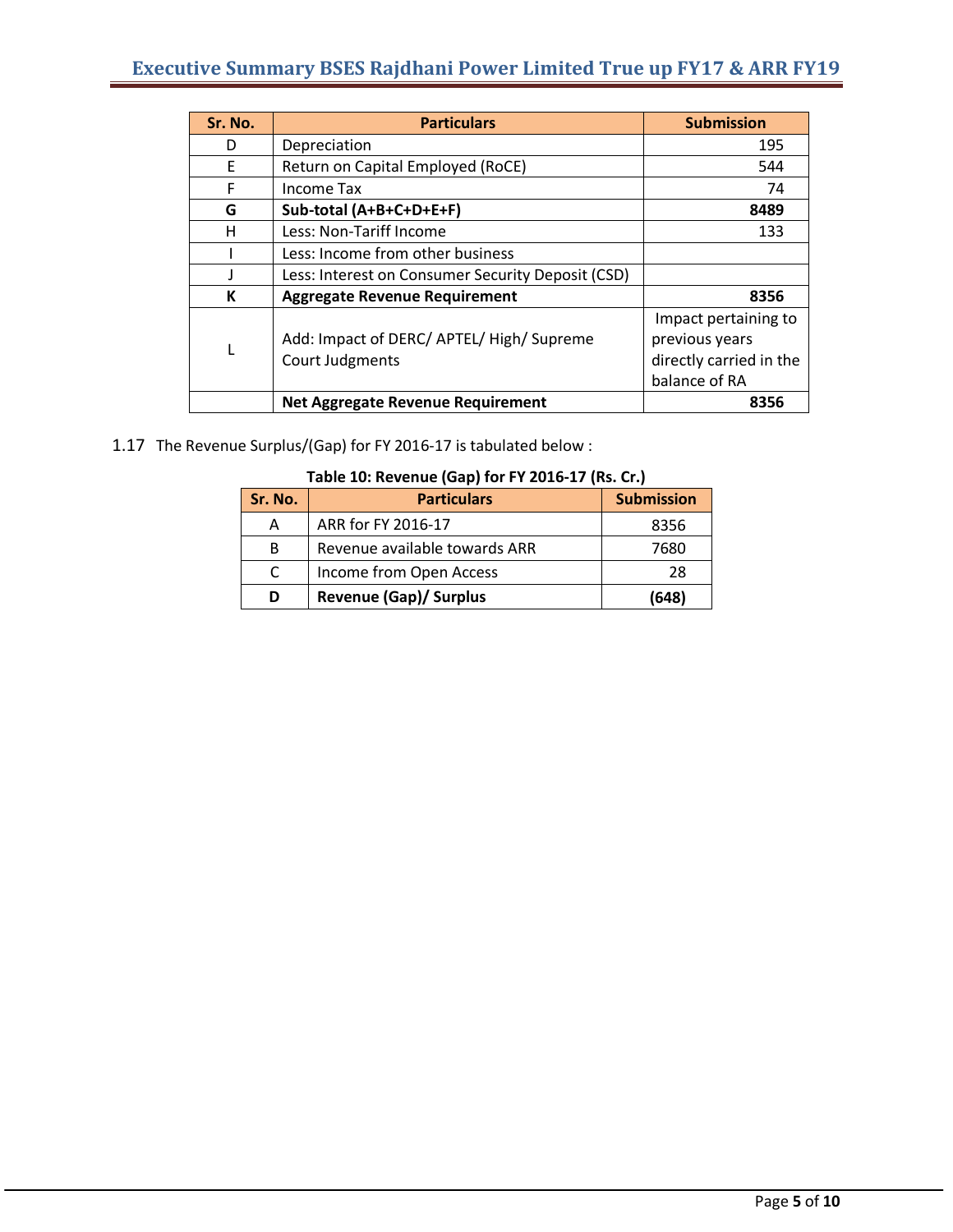# **C. ARR OF FY 2018-19**

1.18 The Projected Energy Sales for FY 2018-19 is tabulated below:

| asic 11: $\epsilon$ nci <sub>b</sub> y nequirement for i r 2010 15 |                         |                               |                                            |                                             |  |
|--------------------------------------------------------------------|-------------------------|-------------------------------|--------------------------------------------|---------------------------------------------|--|
| Sr. No.                                                            | <b>Category</b>         | <b>Expected</b><br>Sales (MU) | <b>Expected Fixed</b><br>Charges (Rs. Cr.) | <b>Expected Energy</b><br>Charges (Rs. Cr.) |  |
| $\mathbf{1}$                                                       | Domestic                | 7,470                         | 351                                        | 4812                                        |  |
| $\overline{2}$                                                     | Non Domestic            | 2,879                         | 335                                        | 2359                                        |  |
| 3                                                                  | Industrial              | 481                           | 44                                         | 359                                         |  |
| 4                                                                  | <b>Public Lighting</b>  | 228                           |                                            | 175                                         |  |
| 5                                                                  | Agriculture             | 16                            | $\mathbf 0$                                | 4                                           |  |
| 6                                                                  | Mushroom                | 0                             | 0                                          | 0                                           |  |
| 7                                                                  | Railway Traction        | 11                            | $\overline{2}$                             | 7                                           |  |
| 8                                                                  | <b>DMRC</b>             | 443                           | 9                                          | 270                                         |  |
| 9                                                                  | <b>Others</b>           | 582                           |                                            |                                             |  |
| A                                                                  | <b>DIAL</b>             | 189                           | 10                                         | 148                                         |  |
| B                                                                  | 11KV (Worship/Hospital) | 29                            | $\mathbf{1}$                               | 26                                          |  |
| $\mathcal{C}_{0}$                                                  | <b>DJB 11 KV</b>        | 152                           | 11                                         | 103                                         |  |
| D                                                                  | DJB (LT)                | 70                            | 6                                          | 49                                          |  |
| E                                                                  | <b>DVB Staff</b>        | 23                            | $\theta$                                   | 6                                           |  |
| F                                                                  | Advertisement/Hoardings | $\overline{a}$                | 1                                          | $\overline{a}$                              |  |
| G                                                                  | Temporary               | 86                            |                                            | 95                                          |  |
| H                                                                  | Enforcement             |                               |                                            |                                             |  |
|                                                                    | Own Consumption         | 30                            |                                            |                                             |  |
| 10                                                                 | <b>Net Metering</b>     | 1                             |                                            |                                             |  |
| 11                                                                 | <b>Total</b>            | 12,111                        | 770                                        | 8416                                        |  |

1.19 The Energy Requirement as per approved Distribution Loss Target in DERC Business Plan Regulations, 2017 is tabulated below:

#### **Table 12: Energy Requirement (MU)**

| Sr. No. | <b>Particulars</b>        | Unit | <b>Quantity</b> |
|---------|---------------------------|------|-----------------|
|         | Energy sales              | MU   | 12111           |
|         | <b>Distribution Loss</b>  | MU   | 1374            |
|         | <b>Distribution Loss</b>  | %    | 10.19%          |
| Д       | <b>Energy Requirement</b> | MU   | 13485           |

1.20 The Cost of REC purchase for meeting Solar and Total RPO for FY 2018-19 is tabulated as follows

| <b>Particulars</b>      | <b>Sales</b>                  | <b>Hydro</b> | Target (%) | <b>Target</b> | Arrangement | <b>Shortfall</b> | <b>REC Rate</b> | <b>Total cost</b> |
|-------------------------|-------------------------------|--------------|------------|---------------|-------------|------------------|-----------------|-------------------|
|                         |                               |              |            | (MU)          | (MU)        | (MU)             | (Rs. /kwh)      | (Rs. Cr.)         |
| Solar (Min.)            |                               |              | 4.75%      | 496           | 107         | 388              | 2.40            | 93                |
| Non-Solar               | 12,111                        | 1.676        | 9.50%      | 991           | 268         | 724              | 1.50            | 109               |
| <b>Total</b>            |                               |              | 14.25%     | 1487          | 375         | 1112             | 1.81            | 202               |
| Post Back-up FY 2016-17 |                               |              |            |               |             |                  |                 |                   |
| Non-Solar               |                               |              |            | 968           | 407         | 561              | 1.50            | 84                |
|                         | <b>Total Cost towards REC</b> |              |            |               |             |                  | 286             |                   |

#### **Table 13: Cost on account of RPO**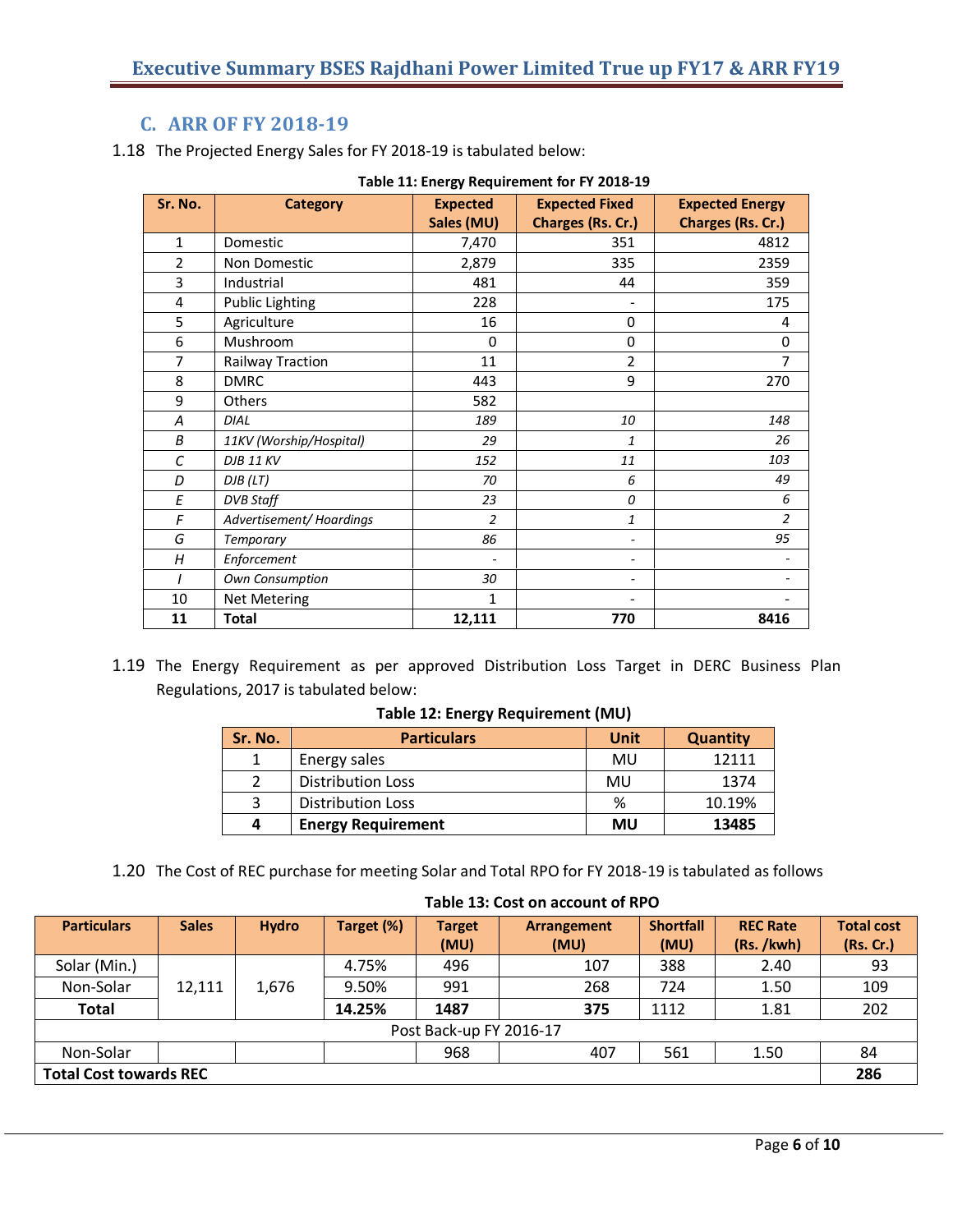1.21 The Intra State & Inter State Transmission charges for FY 2018-19 is tabulated as below:

### **Table 14: Tr n Loss and Tr n Charges projected for FY 2018-19**

| Sr. No. | <b>Particulars</b>                    | FY 2018-19 |
|---------|---------------------------------------|------------|
| A       | Transmission losses (MU)              |            |
|         | <b>Inter-State Transmission</b>       | 134        |
|         | Intra-State Transmission              | 404        |
| Ιij     | <b>Total Transmission losses (MU)</b> | 537        |
| B       | Transmission Charges (Rs. Crore)      | 993        |

#### 1.22 The Power Purchase Cost for FY 2018-19 is tabulated below:

| Table 15: Power Purchase cost for FY 2018-19 (Rs. Cr.) |                                 |         |                   |                 |                   |                |
|--------------------------------------------------------|---------------------------------|---------|-------------------|-----------------|-------------------|----------------|
| Sr. No.                                                | <b>Station</b>                  | Quantum | <b>Fixed Cost</b> | <b>Variable</b> | <b>Total Cost</b> | <b>TC/Unit</b> |
|                                                        |                                 | (MU)    | (Rs. Cr.)         | Cost (Rs. Cr.)  | (Rs. Cr.)         |                |
|                                                        | Total Long Term (A)             | 13,427  | 2,618             | 3,498           | 6,116             | 4.55           |
|                                                        | Short Term Purchase (B)         | 1,575   |                   | 607             | 607               | 3.86           |
| 3                                                      | Short Term Sale (C)             | 979     |                   | 284             | 284               | 2.90           |
| 4                                                      | <b>Transmission Charges (D)</b> |         |                   |                 | 993               |                |
| 5                                                      | REC Cost (E)                    |         |                   |                 | 286               |                |
| 6                                                      | Net PP Cost (A+B-C+D+E)         |         |                   |                 | 7,718             |                |
|                                                        | Net PP Cost @ Discom periphery  | 13,485  |                   |                 | 7,718             | 5.72           |

# **Table 15: Power Purchase cost for FY 2018-19 (Rs. Cr.)**

### 1.23 The O & M Expenses for FY 2018-19 is tabulated below:

#### **Table 16: O&M Expenses for FY 2018-19 (Rs. Cr.)**

| Sr. No.        | <b>Assets/lines</b>       | <b>Quantity</b> | <b>Units</b>      | <b>Norms</b> | <b>Amount</b> |
|----------------|---------------------------|-----------------|-------------------|--------------|---------------|
| $\mathbf{1}$   | 66 kV lines               | 1,144           | Rs. Lakh/ Ckt. Km | 3.648        |               |
| 2              | 33 kV lines               |                 |                   |              | 42            |
| $\overline{3}$ | 11 kV lines               | 6,703           | Rs. Lakh/ Ckt. Km | 1.058        | 71            |
| $\overline{4}$ | LT lines system           | 11178           | Rs. Lakh/ Ckt. Km | 5.46         | 610           |
| 5              | 66/11 kV grid sub-station |                 | Rs. Lakh/ Ckt. Km | 0.986        |               |
| 6              | 33/11 kV grid sub-station | 6,467           |                   |              | 64            |
| 7              | 11/0.4 kV DT              | 4,932           | Rs. Lakh/ Ckt. Km | 2.333        | 115           |
| 8              | <b>Total</b>              |                 |                   |              | 902           |

1.24 The Additional O & M Expenses for FY 2018-19 is tabulated below:

#### **Sr. No. Particulars Stand-alone for FY 2017-18 Esc. Factor Estimated for FY 2018-19** 1 7<sup>th</sup> pay commission-FRSR Employees <sup>55</sup> 5.61% <sup>58</sup> 2 7<sup>th</sup> pay commission-Non-FRSR Employees 34 3 | Minimum wages | 51 | 5.61% | 54

#### **Table 17: Additional O & M Expenses for FY 2018-19 (Rs. Cr.)**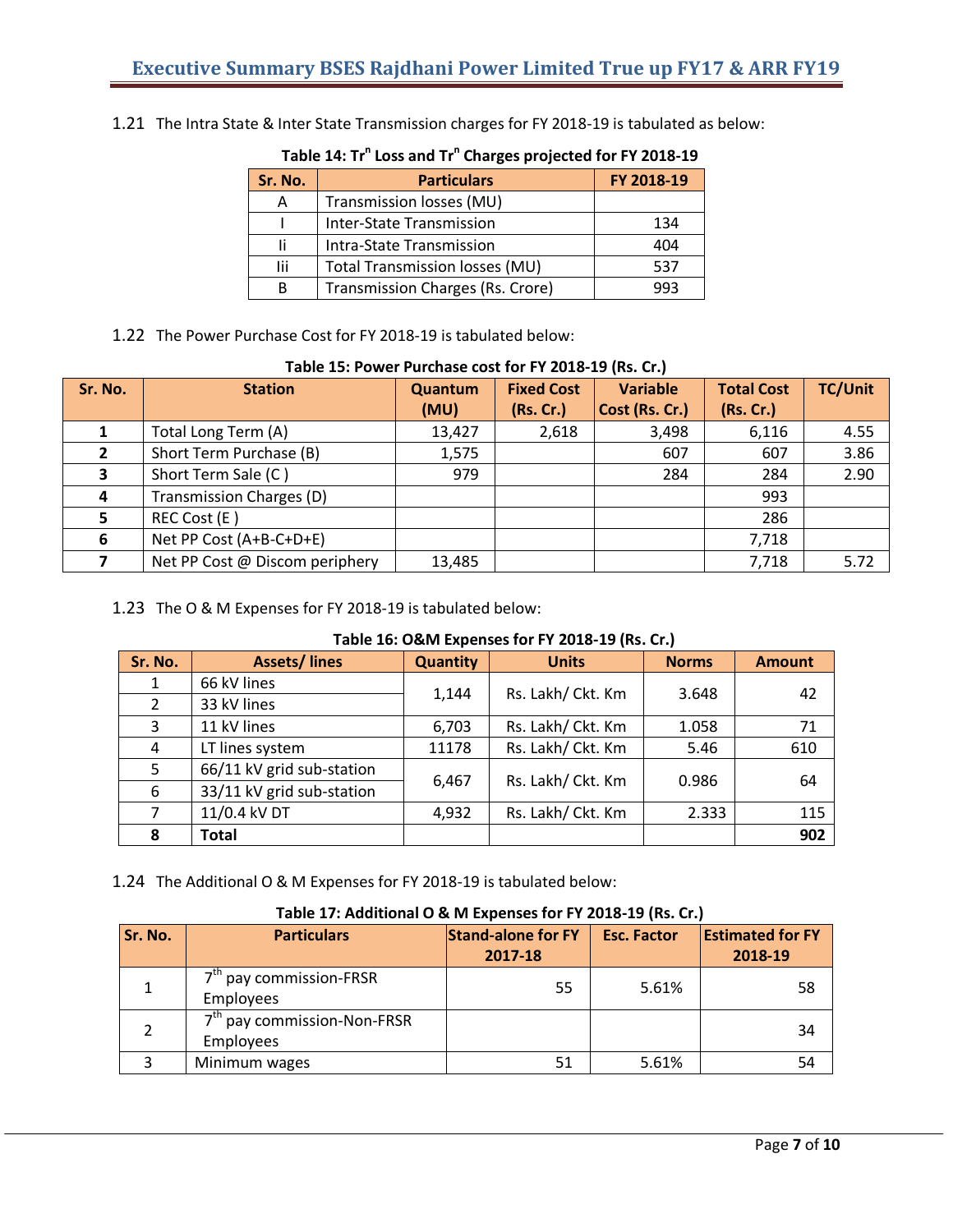| Sr. No. | <b>Particulars</b> | <b>Stand-alone for FY</b><br>2017-18 | <b>Esc. Factor</b> | <b>Estimated for FY</b><br>2018-19 |
|---------|--------------------|--------------------------------------|--------------------|------------------------------------|
|         | <b>GST</b>         |                                      |                    | 21                                 |
|         | Legal expenses     | 0.46                                 | 5.61%              | 0.49                               |
|         | Total              |                                      |                    | 168                                |

1.25 The Depreciation for FY 2018-19 is tabulated below:

| Sr. No.      | Table 18: Depreciation for FY 2018-19 (Rs. Cr.)<br><b>Particulars</b> | FY 2018-19 |
|--------------|-----------------------------------------------------------------------|------------|
| A            | <b>Gross Fixed Assets (GFA)</b>                                       |            |
|              | <b>Opening Balance</b>                                                | 6536       |
| $\mathbf{I}$ | Additions during the year                                             | 526        |
| Ш            | <b>Closing Balance</b>                                                | 7062       |
| B            | <b>Consumer Contribution</b>                                          |            |
| IV           | <b>Opening Balance</b>                                                | 649        |
| v            | Additions during the year                                             | 41         |
| VI           | <b>Closing Balance</b>                                                | 690        |
| C            | Grants                                                                |            |
| VII          | <b>Opening Balance</b>                                                | 19         |
| VIII         | Additions during the year                                             | 0          |
| IX           | <b>Closing Balance</b>                                                | 19         |
| D            | GFA net of consumer contribution                                      |            |
| X            | <b>Opening Balance</b>                                                | 5868       |
| ΧI           | Additions during the year                                             | 485        |
| XII          | <b>Closing Balance</b>                                                | 6353       |
| E            | Average rate of depreciation                                          | 4.88%      |
| F            | <b>Depreciation</b>                                                   | 298        |

# **Table 18: Depreciation for FY 2018-19 (Rs. Cr.)**

1.26 The Return on Capital Employed (RoCE) for FY 2018-19 is tabulated below:

| Sr. No. | <b>Particulars</b>       | FY 2018-19 |
|---------|--------------------------|------------|
|         | Equity                   | 1960       |
|         | Debt                     | 2257       |
| 3       | Total                    | 4217       |
|         | Rate of Return on Equity | 16%        |
| 5       | Rate of Return on Debt   | 13.56%     |
| 6       | RRB(i)                   | 4189       |
|         | <b>WACC</b>              | 14.69%     |
| Ջ       | <b>RoCE</b>              | 615        |

#### **Table 19: RoCE for FY 2018-19 (Rs. Cr.)**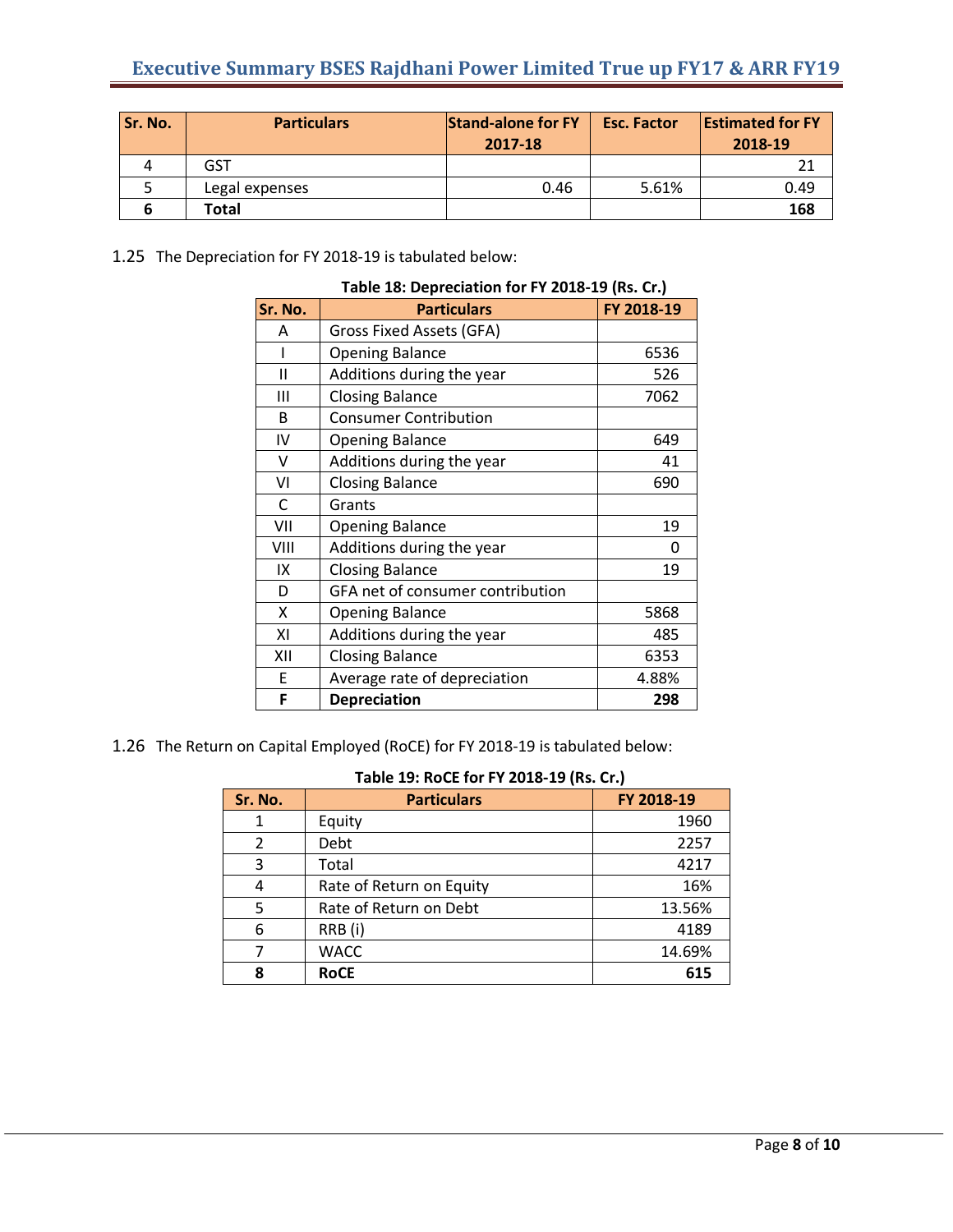| Table 20: Income Tax for FY 2018-19 (Rs. Cr.) |                        |               |  |  |
|-----------------------------------------------|------------------------|---------------|--|--|
| Sr. No.                                       | <b>Particulars</b>     | <b>Amount</b> |  |  |
|                                               |                        | (Rs. Cr.)     |  |  |
| A                                             | <b>RRB Average</b>     | 4189          |  |  |
| B                                             | <b>Equity Average</b>  | 1960          |  |  |
| C                                             | Debt Average           | 2257          |  |  |
| D                                             | % Equity (B/(B+C))     | 46%           |  |  |
| E                                             | Equity considered for  | 1947          |  |  |
|                                               | Income Tax (A*D)       |               |  |  |
| F                                             | Rate of Return         | 16%           |  |  |
| G                                             | Return on Equity (E*F) | 311           |  |  |
| н                                             | MAT/ Income-tax rate   | 33.99%        |  |  |
|                                               | Income Tax (G/(1-H)-G) | 160           |  |  |

1.27 The Income Tax for FY 2018-19 is tabulated below:

- 1.28 The Non-Tariff Income and income from other business during FY 2018-19 has been considered equivalent to actual NTI during FY 2016-17 as Rs. 133 Cr.
- 1.29 The Aggregate Revenue Requirement (ARR) for FY 2018-19 is tabulated below:

| Sr. No. | <b>Particulars</b>                             | FY 2018-19 |
|---------|------------------------------------------------|------------|
| Α       | Net Power Purchase Cost including Transmission | 7718       |
|         | and SLDC Charges                               |            |
| B       | <b>O&amp;M Expenses</b>                        | 902        |
| С       | <b>Additional O&amp;M Expenses</b>             | 168        |
| D       | Depreciation                                   | 298        |
| E       | Advance against depreciation (AAD)             |            |
| F       | Return on Capital Employed (RoCE)              | 615        |
| G       | Income Tax                                     | 160        |
| н       | Sub-total                                      | 9862       |
|         | Less: NTI                                      | 133        |
|         | Add: Carrying cost                             | 428        |
| К       | <b>Aggregate Revenue Requirement</b>           | 10157      |

**Table 21: Aggregate Revenue Requirement for FY 2018-19 (Rs. Cr.)**

1.30 The Regulatory Assets till FY 2016-17 after adjusting recoveries during FY 2016-17 is tabulated below:

| Table 22. Regulatory Assets (RA) GILL EQ10-17 (183. CR) |                    |            |  |  |
|---------------------------------------------------------|--------------------|------------|--|--|
| Sr. No.                                                 | <b>Particulars</b> | FY 2016-17 |  |  |
|                                                         | <b>RA Creation</b> |            |  |  |
|                                                         | Opening RA         | 4233       |  |  |

**Table 22: Regulatory Assets (RA) till FY 2016-17 ( (Rs. Cr.)**